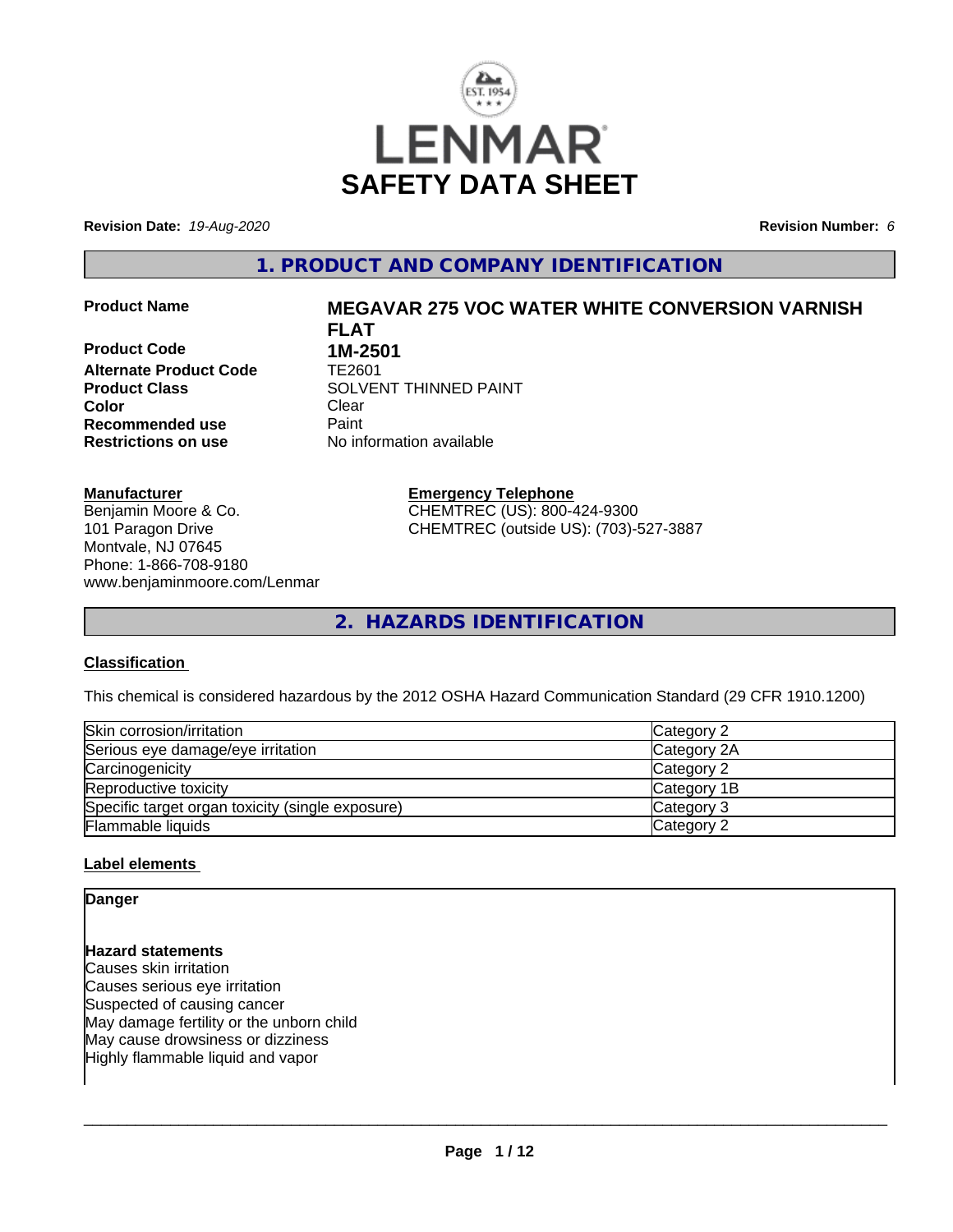# 1M-2501 - **MEGAVAR 275 VOC WATER WHITE CONVERSION VARNISH FLAT**



**Appearance** liquid **Odor** solvent

# **Precautionary Statements - Prevention**

Obtain special instructions before use Do not handle until all safety precautions have been read and understood Use personal protective equipment as required Wash face, hands and any exposed skin thoroughly after handling Wear eye/face protection Avoid breathing dust/fume/gas/mist/vapors/spray Use only outdoors or in a well-ventilated area Keep away from heat, hot surfaces, sparks, open flames and other ignition sources. No smoking Keep container tightly closed Ground/bond container and receiving equipment Use explosion-proof electrical/ventilating/lighting/equipment Use only non-sparking tools Take precautionary measures against static discharge Keep cool **Precautionary Statements - Response**

IF exposed or concerned: Get medical advice/attention **Eyes**

IF IN EYES: Rinse cautiously with water for several minutes. Remove contact lenses, if present and easy to do. Continue rinsing

If eye irritation persists: Get medical advice/attention

**Skin**

If skin irritation occurs: Get medical advice/attention

IF ON SKIN (or hair): Remove/Take off immediately all contaminated clothing. Rinse skin with water/shower Wash contaminated clothing before reuse

# **Inhalation**

IF INHALED: Remove victim to fresh air and keep at rest in a position comfortable for breathing **Fire**

In case of fire: Use CO2, dry chemical, or foam for extinction

# **Precautionary Statements - Storage**

Store locked up Store in a well-ventilated place. Keep container tightly closed

# **Precautionary Statements - Disposal**

Dispose of contents/container to an approved waste disposal plant

# **Hazards not otherwise classified (HNOC)**

Rags, steel wool or waste soaked with this product may spontaneously catch fire if improperly discarded

# **Other information**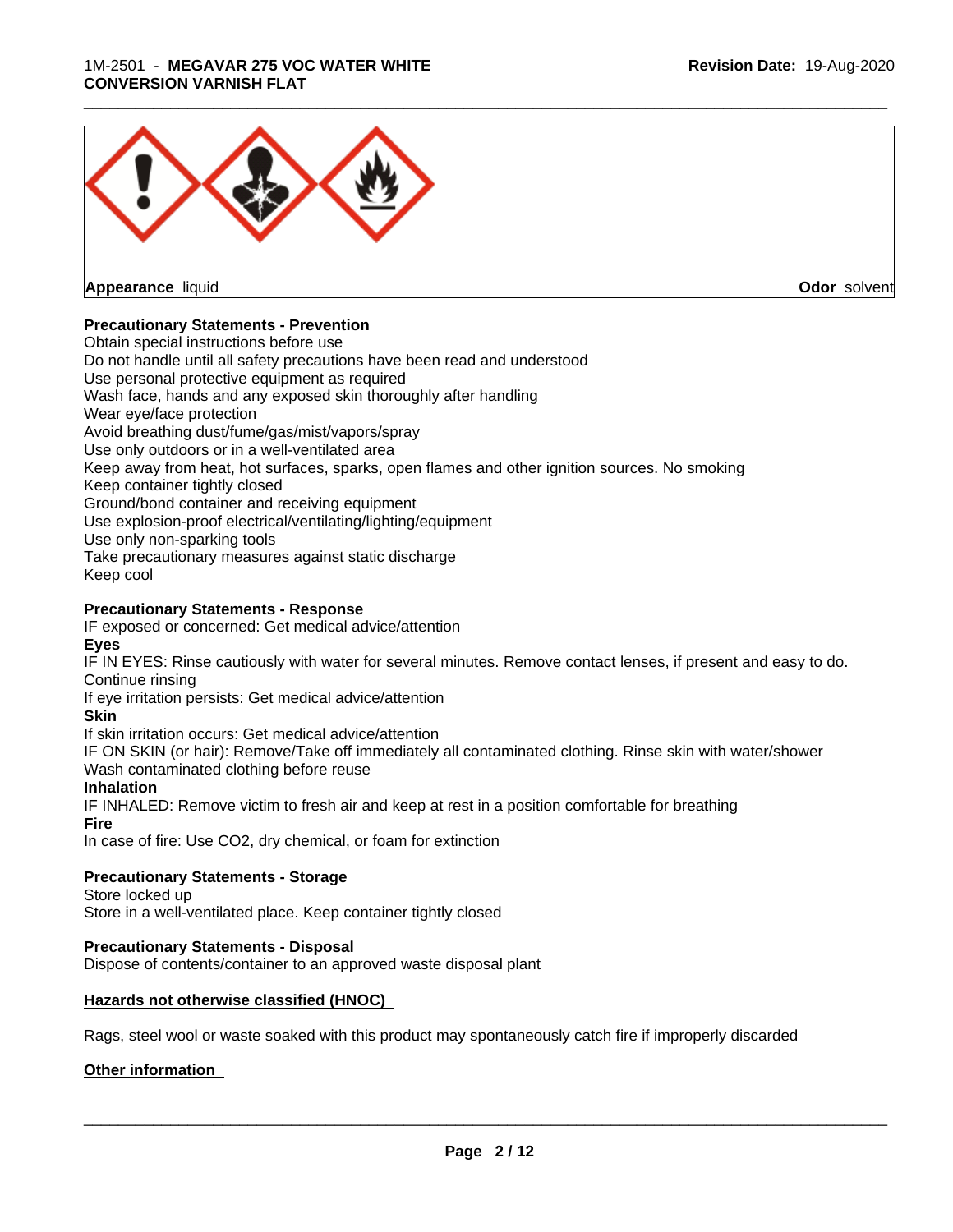No information available

 **IMPORTANT:** Designed to be mixed with other components. Mixture will have hazards of all components. Before opening packages, read all warning labels. Follow all precautions.

# **3. COMPOSITION INFORMATION ON COMPONENTS**

\_\_\_\_\_\_\_\_\_\_\_\_\_\_\_\_\_\_\_\_\_\_\_\_\_\_\_\_\_\_\_\_\_\_\_\_\_\_\_\_\_\_\_\_\_\_\_\_\_\_\_\_\_\_\_\_\_\_\_\_\_\_\_\_\_\_\_\_\_\_\_\_\_\_\_\_\_\_\_\_\_\_\_\_\_\_\_\_\_\_\_\_\_

| <b>Chemical name</b>     | CAS No.        | Weight-%    |
|--------------------------|----------------|-------------|
| Acetone                  | 67-64-1        | $30 - 35$   |
| 4-Chlorobenzotrifluoride | 98-56-6        | $15 - 20$   |
| n-Butyl acetate          | 123-86-4       | $5 - 10$    |
| cellulose, nitrate       | 9004-70-0      | $5 - 10$    |
| Butyl benzyl phthalate   | 85-68-7        | 1 - 5       |
| Soybean oil, epoxidized  | 8013-07-8      | - 5         |
| Silica amorphous         | 7631-86-9      | $-5$        |
| 2,6-Dimethyl-4-Heptanone | 108-83-8       | l - 5       |
| Ethyl benzene            | $100 - 41 - 4$ | $0.1 - 0.5$ |

# **4. FIRST AID MEASURES**

# **Description of first aid measures**

| <b>General Advice</b>                            | If symptoms persist, call a physician. Show this safety data sheet to the doctor in<br>attendance.                                                                                                                      |
|--------------------------------------------------|-------------------------------------------------------------------------------------------------------------------------------------------------------------------------------------------------------------------------|
| <b>Eye Contact</b>                               | Immediately flush with plenty of water. After initial flushing, remove any contact<br>lenses and continue flushing for at least 15 minutes. Keep eye wide open while<br>rinsing. If symptoms persist, call a physician. |
| <b>Skin Contact</b>                              | Wash off immediately with soap and plenty of water removing all contaminated<br>clothes and shoes. If skin irritation persists, call a physician.                                                                       |
| <b>Inhalation</b>                                | Move to fresh air. If symptoms persist, call a physician.<br>If not breathing, give artificial respiration. Call a physician immediately.                                                                               |
| Ingestion                                        | Clean mouth with water and afterwards drink plenty of water. Do not induce<br>vomiting without medical advice. Never give anything by mouth to an unconscious<br>person. Consult a physician.                           |
| <b>Protection Of First-Aiders</b>                | Use personal protective equipment.                                                                                                                                                                                      |
| <b>Most Important</b><br><b>Symptoms/Effects</b> | No information available.                                                                                                                                                                                               |
| <b>Notes To Physician</b>                        | Treat symptomatically.                                                                                                                                                                                                  |
|                                                  | 5. FIRE-FIGHTING MEASURES                                                                                                                                                                                               |
|                                                  |                                                                                                                                                                                                                         |

**Flammable Properties** Vapors may travel considerable distance to a source of ignition and flash back. Vapors may cause flash fire.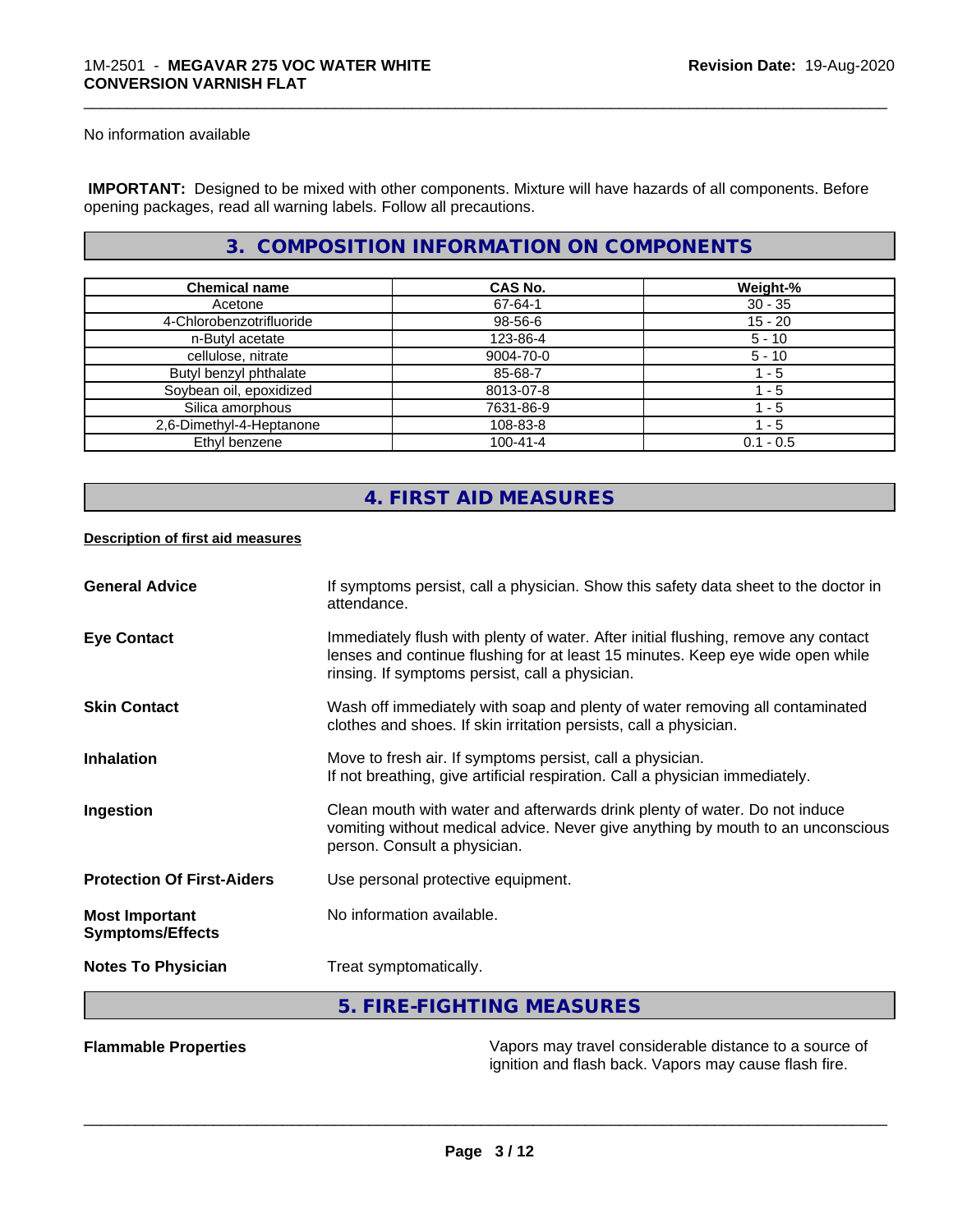| <b>Suitable Extinguishing Media</b>                                                 |                        |                                       | Foam, dry powder or water. Use extinguishing measures                                                                                                                                                                                                                               |  |
|-------------------------------------------------------------------------------------|------------------------|---------------------------------------|-------------------------------------------------------------------------------------------------------------------------------------------------------------------------------------------------------------------------------------------------------------------------------------|--|
|                                                                                     |                        | surrounding environment.              | that are appropriate to local circumstances and the                                                                                                                                                                                                                                 |  |
| Protective equipment and precautions for firefighters                               |                        | and full protective gear.             | As in any fire, wear self-contained breathing apparatus<br>pressure-demand, MSHA/NIOSH (approved or equivalent)                                                                                                                                                                     |  |
| <b>Hazardous combustion products</b>                                                |                        | which may be toxic and/or irritating. | Burning may result in carbon dioxide, carbon monoxide<br>and other combustion products of varying composition                                                                                                                                                                       |  |
| <b>Specific Hazards Arising From The Chemical</b>                                   |                        | vapors.                               | Flammable. Flash back possible over considerable<br>distance. Keep product and empty container away from<br>heat and sources of ignition. Closed containers may<br>rupture if exposed to fire or extreme heat. Thermal<br>decomposition can lead to release of irritating gases and |  |
| <b>Sensitivity to mechanical impact</b>                                             |                        | No                                    |                                                                                                                                                                                                                                                                                     |  |
| Sensitivity to static discharge                                                     |                        | Yes                                   |                                                                                                                                                                                                                                                                                     |  |
| <b>Flash Point Data</b><br>Flash point (°F)<br>Flash Point (°C)<br><b>Method</b>    |                        | 60<br>16<br><b>PMCC</b>               |                                                                                                                                                                                                                                                                                     |  |
| <b>Flammability Limits In Air</b>                                                   |                        |                                       |                                                                                                                                                                                                                                                                                     |  |
| Lower flammability limit:<br><b>Upper flammability limit:</b>                       |                        | Not available<br>Not available        |                                                                                                                                                                                                                                                                                     |  |
| Health: 2<br><b>NFPA</b>                                                            | <b>Flammability: 3</b> | Instability: 0                        | <b>Special: Not Applicable</b>                                                                                                                                                                                                                                                      |  |
| <b>NFPA Legend</b><br>0 - Not Hazardous<br>1 - Slightly<br>2 - Moderate<br>3 - High |                        |                                       |                                                                                                                                                                                                                                                                                     |  |

\_\_\_\_\_\_\_\_\_\_\_\_\_\_\_\_\_\_\_\_\_\_\_\_\_\_\_\_\_\_\_\_\_\_\_\_\_\_\_\_\_\_\_\_\_\_\_\_\_\_\_\_\_\_\_\_\_\_\_\_\_\_\_\_\_\_\_\_\_\_\_\_\_\_\_\_\_\_\_\_\_\_\_\_\_\_\_\_\_\_\_\_\_

4 - Severe

*The ratings assigned are only suggested ratings, the contractor/employer has ultimate responsibilities for NFPA ratings where this system is used.*

*Additional information regarding the NFPA rating system is available from the National Fire Protection Agency (NFPA) at www.nfpa.org.*

# **6. ACCIDENTAL RELEASE MEASURES**

| <b>Personal Precautions</b> | Remove all sources of ignition. Take precautions to prevent flashback. Ground<br>and bond all containers and handling equipment. Take precautionary measures<br>against static discharges. Ensure adequate ventilation. Avoid contact with skin,<br>eyes and clothing. Use personal protective equipment. |
|-----------------------------|-----------------------------------------------------------------------------------------------------------------------------------------------------------------------------------------------------------------------------------------------------------------------------------------------------------|
| <b>Other Information</b>    | Prevent further leakage or spillage if safe to do so. Do not allow material to                                                                                                                                                                                                                            |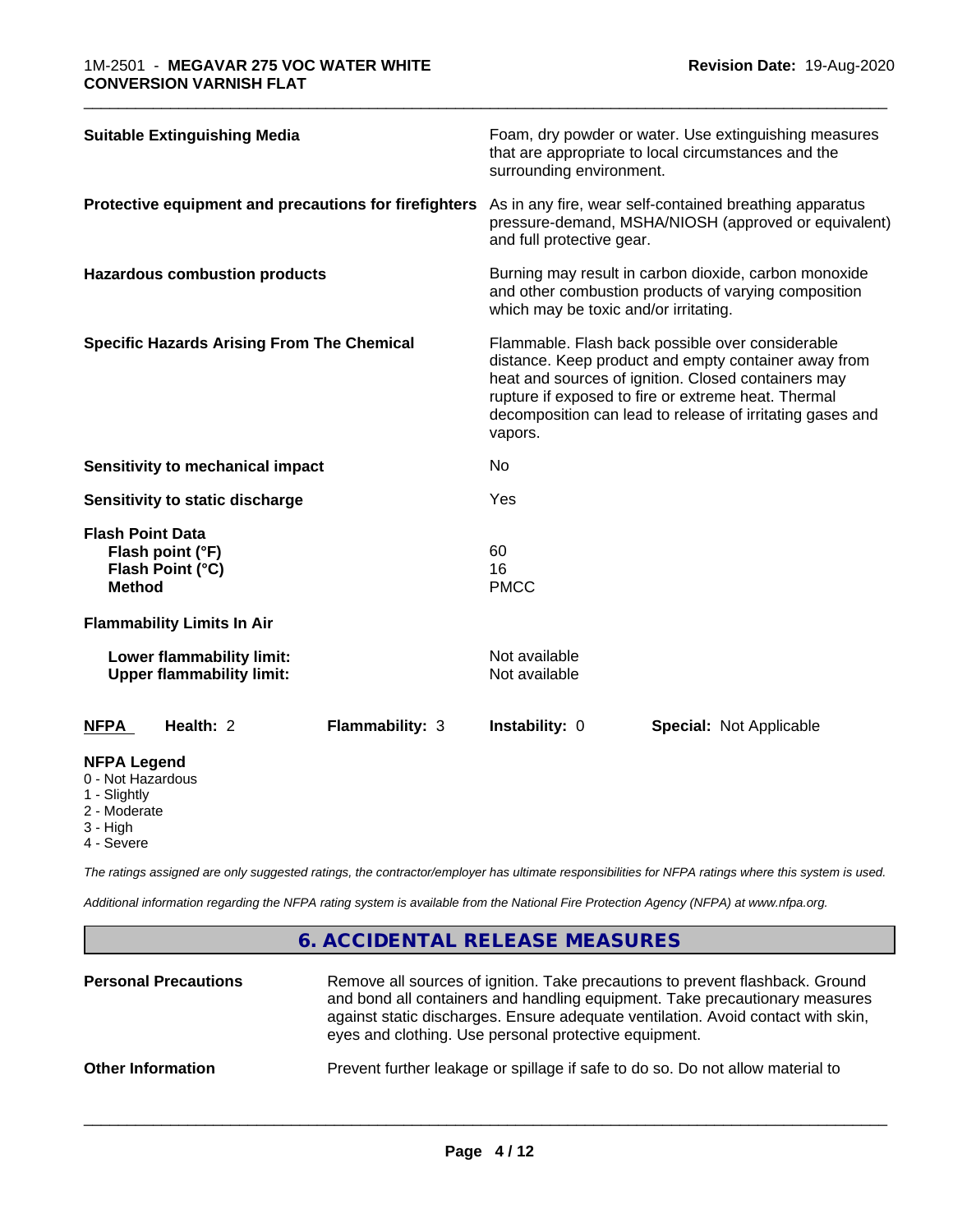|                                  | contaminate ground water system. Prevent product from entering drains. Do not<br>flush into surface water or sanitary sewer system. Local authorities should be<br>advised if significant spillages cannot be contained.                                                                                                                                                                                                                       |
|----------------------------------|------------------------------------------------------------------------------------------------------------------------------------------------------------------------------------------------------------------------------------------------------------------------------------------------------------------------------------------------------------------------------------------------------------------------------------------------|
| <b>Environmental precautions</b> | See Section 12 for additional Ecological Information.                                                                                                                                                                                                                                                                                                                                                                                          |
| <b>Methods for Cleaning Up</b>   | Dam up. Soak up with inert absorbent material. Use a non-sparking or explosion<br>proof means to transfer material to a sealed, appropriate container for disposal.<br>Clean contaminated surface thoroughly.                                                                                                                                                                                                                                  |
|                                  | 7. HANDLING AND STORAGE                                                                                                                                                                                                                                                                                                                                                                                                                        |
| <b>Handling</b>                  | Avoid contact with skin, eyes and clothing. Wear personal protective equipment.<br>Do not breathe vapors or spray mist. Use only in ventilated areas. Prevent vapor<br>build-up by providing adequate ventilation during and after use.                                                                                                                                                                                                        |
|                                  | Take precautionary measures against static discharges. To avoid ignition of<br>vapors by static electricity discharge, all metal parts of the equipment must be<br>grounded. Keep away from heat, sparks and flame. Do not smoke. Extinguish all<br>flames and pilot lights, and turn off stoves, heaters, electric motors and other<br>sources of ignition during use and until all vapors are gone. Ignition and/or flash<br>back may occur. |
| <b>Storage</b>                   | Keep containers tightly closed in a dry, cool and well-ventilated place. Keep away<br>from heat. Keep away from open flames, hot surfaces and sources of ignition.<br>Keep in properly labeled containers. Keep out of the reach of children.                                                                                                                                                                                                  |
|                                  | <b>DANGER</b> - Rags, steel wool or waste soaked with this product may<br>spontaneously catch fire if improperly discarded. Immediately after use, place<br>rags, steel wool or waste in a sealed water-filled metal container.                                                                                                                                                                                                                |
| <b>Incompatible Materials</b>    | Incompatible with strong acids and bases and strong oxidizing agents.                                                                                                                                                                                                                                                                                                                                                                          |
|                                  | Technical measures/Precautions Ensure adequate ventilation. Use only where airflow will keep vapors from building<br>up in or near the work area in adjoining rooms. Comply with all national, state, and<br>local codes pertaining to the storage, handling, dispensing and disposal of<br>flammable liquids.                                                                                                                                 |
|                                  | Dissipate static electricity during transfer by grounding and bonding containers<br>and equipment before transferring material. All equipment should be non-sparking<br>and explosion proof. Use explosion proof electrical equipment for ventilation,<br>lighting and material handling.                                                                                                                                                      |

\_\_\_\_\_\_\_\_\_\_\_\_\_\_\_\_\_\_\_\_\_\_\_\_\_\_\_\_\_\_\_\_\_\_\_\_\_\_\_\_\_\_\_\_\_\_\_\_\_\_\_\_\_\_\_\_\_\_\_\_\_\_\_\_\_\_\_\_\_\_\_\_\_\_\_\_\_\_\_\_\_\_\_\_\_\_\_\_\_\_\_\_\_

# **8. EXPOSURE CONTROLS/PERSONAL PROTECTION**

# **Exposure Limits**

| <b>Chemical name</b>     | <b>ACGIH TLV</b>               | <b>OSHA PEL</b>              |
|--------------------------|--------------------------------|------------------------------|
| Acetone                  | STEL: 500 ppm                  | 1000 ppm - TWA               |
|                          | TWA: 250 ppm                   | 2400 mg/m <sup>3</sup> - TWA |
| 4-Chlorobenzotrifluoride | TWA: 2.5 mg/m <sup>3</sup> $F$ | 2.5 mg/m <sup>3</sup> - TWA  |
| n-Butyl acetate          | STEL: 150 ppm                  | 150 ppm - TWA                |
|                          | TWA: 50 ppm                    | 710 mg/m $3$ - TWA           |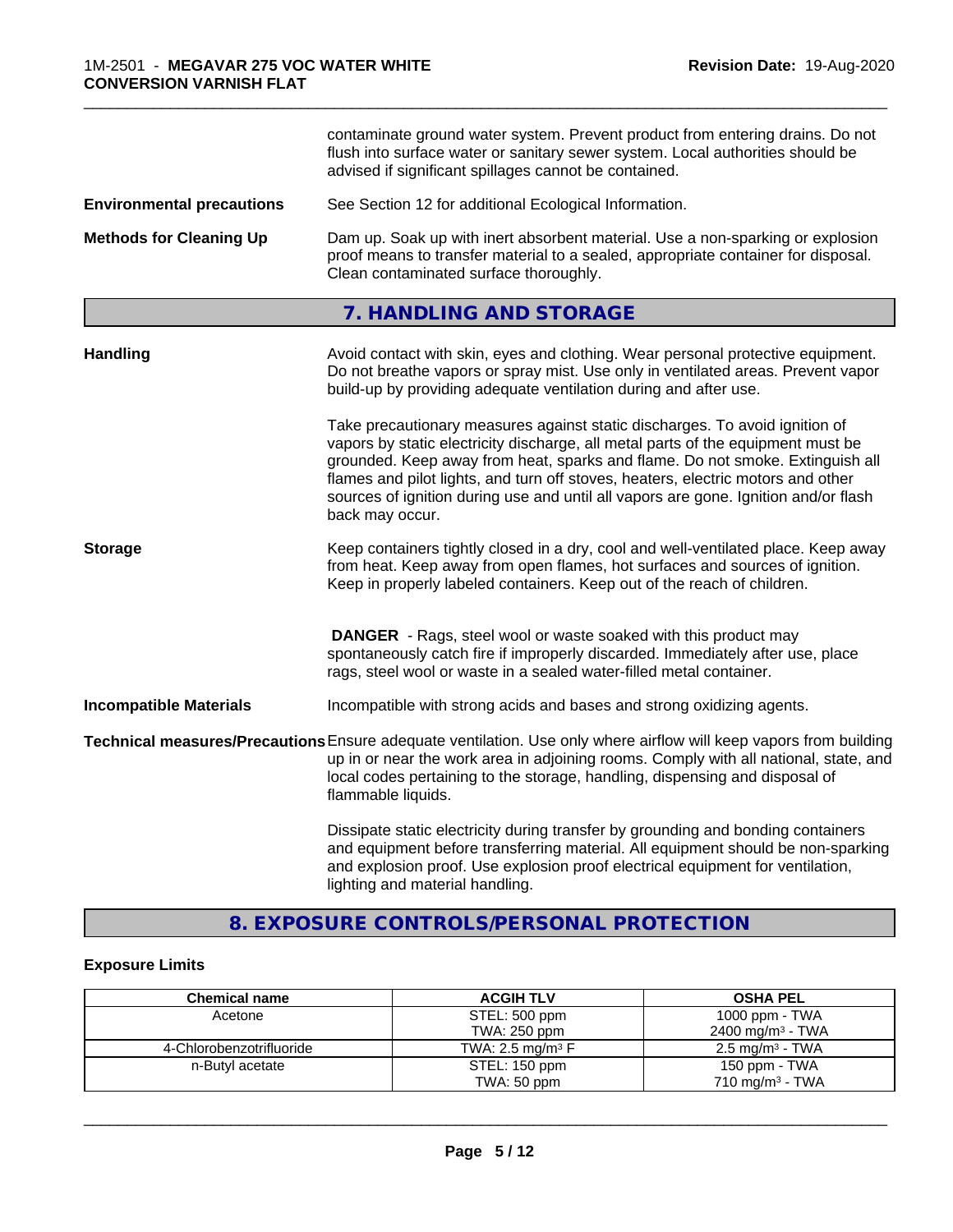| Silica amorphous         | N/E           | 20 mppcf - TWA                               |
|--------------------------|---------------|----------------------------------------------|
| 2,6-Dimethyl-4-Heptanone | TWA: $25$ ppm | 50 ppm - TWA<br>290 mg/m $3$ - TWA           |
| Ethyl benzene            | TWA: 20 ppm   | 100 ppm - TWA<br>435 mg/m <sup>3</sup> - TWA |

\_\_\_\_\_\_\_\_\_\_\_\_\_\_\_\_\_\_\_\_\_\_\_\_\_\_\_\_\_\_\_\_\_\_\_\_\_\_\_\_\_\_\_\_\_\_\_\_\_\_\_\_\_\_\_\_\_\_\_\_\_\_\_\_\_\_\_\_\_\_\_\_\_\_\_\_\_\_\_\_\_\_\_\_\_\_\_\_\_\_\_\_\_

**Legend**

ACGIH - American Conference of Governmental Industrial Hygienists Exposure Limits OSHA - Occupational Safety & Health Administration Exposure Limits N/E - Not Established

| <b>Appropriate engineering</b><br>controls |                                                                                                                                                                                                                                                                                                                                                                     |
|--------------------------------------------|---------------------------------------------------------------------------------------------------------------------------------------------------------------------------------------------------------------------------------------------------------------------------------------------------------------------------------------------------------------------|
| <b>Engineering Measures</b>                | Ensure adequate ventilation, especially in confined areas.                                                                                                                                                                                                                                                                                                          |
| <b>Personal Protective Equipment</b>       |                                                                                                                                                                                                                                                                                                                                                                     |
| <b>Eye/Face Protection</b>                 | Safety glasses with side-shields. If splashes are likely to occur, wear Tightly<br>fitting safety goggles.                                                                                                                                                                                                                                                          |
| <b>Skin Protection</b>                     | Long sleeved clothing. Protective gloves.                                                                                                                                                                                                                                                                                                                           |
| <b>Respiratory Protection</b>              | Use only with adequate ventilation. In operations where exposure limits are<br>exceeded, use a NIOSH approved respirator that has been selected by a<br>technically qualified person for the specific work conditions. When spraying the<br>product or applying in confined areas, wear a NIOSH approved respirator<br>specified for paint spray or organic vapors. |
| <b>Hygiene Measures</b>                    | Avoid contact with skin, eyes and clothing. Remove and wash contaminated<br>clothing before re-use. Wash thoroughly after handling.                                                                                                                                                                                                                                 |

# **9. PHYSICAL AND CHEMICAL PROPERTIES**

| Appearance                        | liquid                   |
|-----------------------------------|--------------------------|
| Odor                              | solvent                  |
| <b>Odor Threshold</b>             | No information available |
| Density (Ibs/gal)                 | $8.35 - 8.45$            |
| <b>Specific Gravity</b>           | $1.00 - 1.02$            |
| рH                                | No information available |
| Viscosity (cps)                   | No information available |
| Solubility(ies)                   | No information available |
| <b>Water solubility</b>           | No information available |
| <b>Evaporation Rate</b>           | No information available |
| Vapor pressure                    | No information available |
| Vapor density                     | No information available |
| Wt. % Solids                      | $35 - 45$                |
| Vol. % Solids                     | $25 - 35$                |
| Wt. % Volatiles                   | $55 - 65$                |
| Vol. % Volatiles                  | $65 - 75$                |
| <b>VOC Regulatory Limit (g/L)</b> | < 275                    |
| <b>Boiling Point (°F)</b>         | 136                      |
| <b>Boiling Point (°C)</b>         | 58                       |
| Freezing point (°F)               | No information available |
| <b>Freezing Point (°C)</b>        | No information available |
| Flash point (°F)                  | 60                       |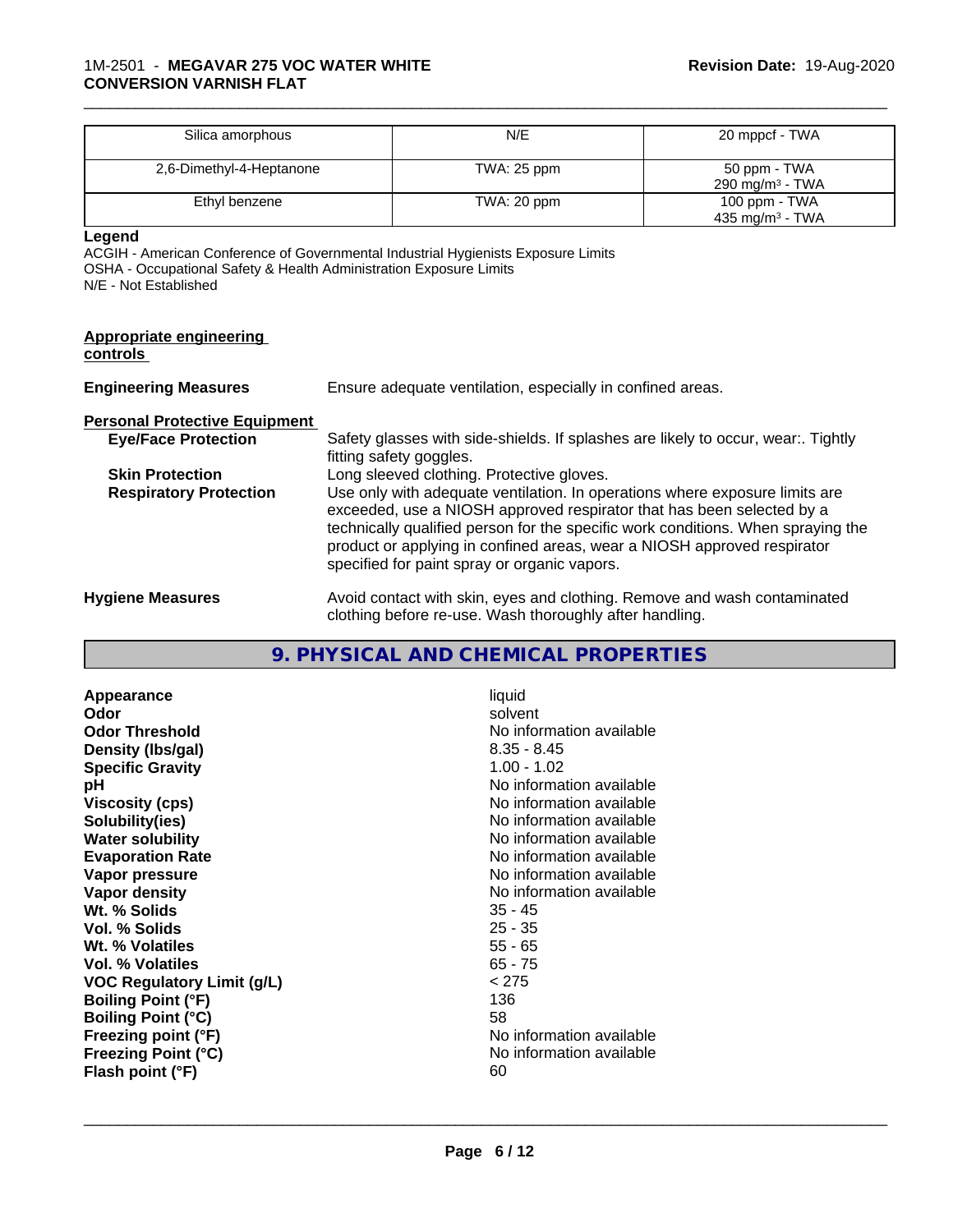#### 1M-2501 - **MEGAVAR 275 VOC WATER WHITE CONVERSION VARNISH FLAT**

#### **Flash Point (°C)** 16<br> **Method** PMCC **Method** PMCC **Flammability (solid, gas)**<br> **Commability limit:**<br>
Upper flammability limit:<br>
Wo information available **Upper flammability limit:**<br> **Lower flammability limit:**<br>
No information available<br>
No information available **Lower flammability limit:**<br> **Autoignition Temperature (°F)**<br>
Mo information available<br>
No information available Autoignition Temperature (°F)<br>
Autoignition Temperature (°C)<br>
No information available **Autoignition Temperature (°C)**<br> **Decomposition Temperature (°F)** No information available **Decomposition Temperature (°F)**<br> **Decomposition Temperature (°C)**<br>
No information available **Decomposition Temperature (°C) Partition coefficient Contract Contract Contract Contract Contract Contract Contract Contract Contract Contract Contract Contract Contract Contract Contract Contract Contract Contract Contract Contract Contract Contract**

\_\_\_\_\_\_\_\_\_\_\_\_\_\_\_\_\_\_\_\_\_\_\_\_\_\_\_\_\_\_\_\_\_\_\_\_\_\_\_\_\_\_\_\_\_\_\_\_\_\_\_\_\_\_\_\_\_\_\_\_\_\_\_\_\_\_\_\_\_\_\_\_\_\_\_\_\_\_\_\_\_\_\_\_\_\_\_\_\_\_\_\_\_

# **10. STABILITY AND REACTIVITY**

| <b>Reactivity</b>                         | No data available                                                                                                         |
|-------------------------------------------|---------------------------------------------------------------------------------------------------------------------------|
| <b>Chemical Stability</b>                 | Stable under normal conditions. Hazardous polymerisation<br>does not occur.                                               |
| <b>Conditions to avoid</b>                | Keep away from open flames, hot surfaces, static<br>electricity and sources of ignition. Sparks. Elevated<br>temperature. |
| <b>Incompatible Materials</b>             | Incompatible with strong acids and bases and strong<br>oxidizing agents.                                                  |
| <b>Hazardous Decomposition Products</b>   | Thermal decomposition can lead to release of irritating<br>gases and vapors.                                              |
| <b>Possibility of hazardous reactions</b> | None under normal conditions of use.                                                                                      |

**11. TOXICOLOGICAL INFORMATION**

| Information on likely routes of exposure<br>Eye contact, skin contact and inhalation.<br><b>Acute Toxicity</b><br>Repeated or prolonged exposure to organic solvents may lead to permanent brain<br><b>Product Information</b><br>and nervous system damage. Intentional misuse by deliberately concentrating and<br>inhaling vapors may be harmful or fatal. |
|---------------------------------------------------------------------------------------------------------------------------------------------------------------------------------------------------------------------------------------------------------------------------------------------------------------------------------------------------------------|
| <b>Principal Routes of Exposure</b><br>Symptoms related to the physical, chemical and toxicological characteristics                                                                                                                                                                                                                                           |
|                                                                                                                                                                                                                                                                                                                                                               |
|                                                                                                                                                                                                                                                                                                                                                               |
|                                                                                                                                                                                                                                                                                                                                                               |
|                                                                                                                                                                                                                                                                                                                                                               |
| No information available<br><b>Symptoms</b>                                                                                                                                                                                                                                                                                                                   |
| Delayed and immediate effects as well as chronic effects from short and long-term exposure                                                                                                                                                                                                                                                                    |
| Contact with eyes may cause irritation.<br>Eye contact<br>May cause skin irritation and/or dermatitis. Prolonged skin contact may defat the<br><b>Skin contact</b><br>skin and produce dermatitis.                                                                                                                                                            |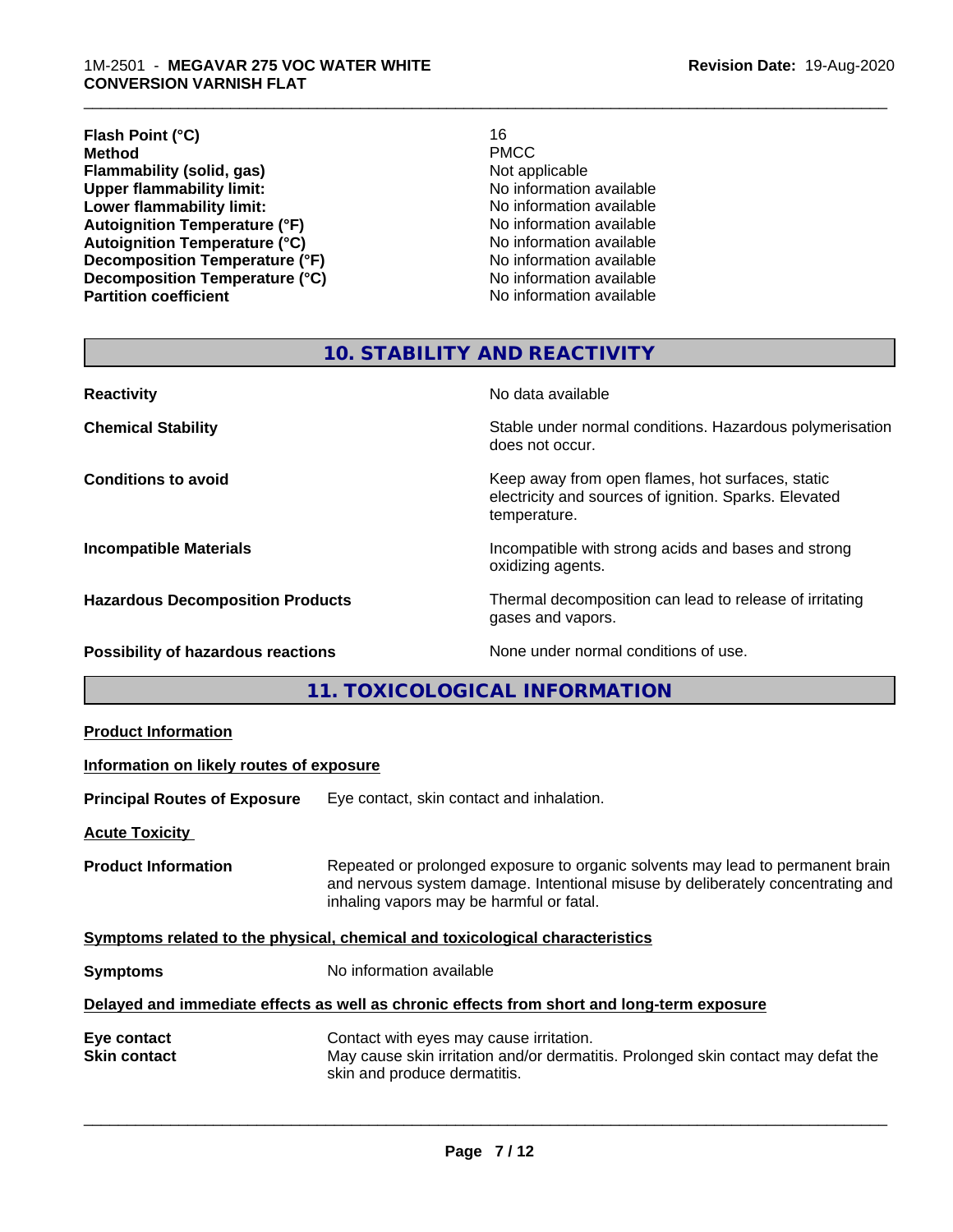| Ingestion                       | Harmful if swallowed. Ingestion may cause irritation to mucous membranes. Small<br>amounts of this product aspirated into the respiratory system during ingestion or<br>vomiting may cause mild to severe pulmonary injury, possibly progressing to<br>death. |
|---------------------------------|---------------------------------------------------------------------------------------------------------------------------------------------------------------------------------------------------------------------------------------------------------------|
| Inhalation                      | Harmful by inhalation. High vapor / aerosol concentrations are irritating to the<br>eyes, nose, throat and lungs and may cause headaches, dizziness, drowsiness,<br>unconsciousness, and other central nervous system effects.                                |
| <b>Sensitization</b>            | No information available                                                                                                                                                                                                                                      |
| <b>Neurological Effects</b>     | No information available.                                                                                                                                                                                                                                     |
| <b>Mutagenic Effects</b>        | No information available.                                                                                                                                                                                                                                     |
| <b>Reproductive Effects</b>     | May damage fertility or the unborn child.                                                                                                                                                                                                                     |
| <b>Developmental Effects</b>    | No information available.                                                                                                                                                                                                                                     |
| Target organ effects            | No information available.                                                                                                                                                                                                                                     |
| <b>STOT - repeated exposure</b> | Causes damage to organs through prolonged or repeated exposure if inhaled,<br>May cause disorder and damage to the, liver, kidney, spleen, blood.                                                                                                             |
| <b>STOT - single exposure</b>   | May cause disorder and damage to the, Respiratory system, Central nervous<br>system.                                                                                                                                                                          |
| Other adverse effects           | No information available.                                                                                                                                                                                                                                     |
| <b>Aspiration Hazard</b>        | May be harmful if swallowed and enters airways. Small amounts of this product<br>aspirated into the respiratory system during ingestion or vomiting may cause mild<br>to severe pulmonary injury, possibly progressing to death.                              |

# **Numerical measures of toxicity**

# **The following values are calculated based on chapter 3.1 of the GHS document**

| ATEmix (oral)                        | 9023 mg/kg           |
|--------------------------------------|----------------------|
| <b>ATEmix (dermal)</b>               | 4589 mg/kg           |
| <b>ATEmix (inhalation-dust/mist)</b> | $136.2 \text{ ma/L}$ |
| <b>ATEmix (inhalation-vapor)</b>     | 1326.3 mg/L          |

# **Component Information**

| Chemical name                        | Oral LD50             | Dermal LD50              | <b>Inhalation LC50</b>                |
|--------------------------------------|-----------------------|--------------------------|---------------------------------------|
| Acetone<br>67-64-1                   | $= 5800$ mg/kg (Rat)  | $> 15700$ mg/kg (Rabbit) | $=$ 50100 mg/m <sup>3</sup> (Rat) 8 h |
| 4-Chlorobenzotrifluoride<br>98-56-6  | $= 13$ g/kg (Rat)     | > 2 mL/kg (Rabbit)       | $= 33$ mg/L (Rat) 4 h                 |
| n-Butyl acetate<br>123-86-4          | $= 10768$ mg/kg (Rat) | > 17600 mg/kg (Rabbit)   |                                       |
| cellulose, nitrate<br>9004-70-0      | 5 g/kg (Rat)          | $\overline{\phantom{0}}$ |                                       |
| Butyl benzyl phthalate<br>85-68-7    | $= 2330$ mg/kg (Rat)  | $= 6700$ mg/kg (Rat)     | $> 6.7$ mg/L (Rat) 4 h                |
| Soybean oil, epoxidized<br>8013-07-8 | $= 40$ g/kg (Rat)     | > 20 mL/kg (Rabbit)      |                                       |
| Silica amorphous<br>7631-86-9        | $= 7900$ mg/kg (Rat)  | $>$ 2000 mg/kg (Rabbit)  | $> 2.2$ mg/L (Rat) 1 h                |
| 2,6-Dimethyl-4-Heptanone<br>108-83-8 | $= 5750$ mg/kg (Rat)  | $= 16$ g/kg (Rabbit)     | $> 2300$ ppm (Rat) 4 h                |
| Ethyl benzene<br>$100 - 41 - 4$      | $=$ 3500 mg/kg (Rat)  | $= 15400$ mg/kg (Rabbit) | $= 17.4$ mg/L (Rat) 4 h               |

# **Chronic Toxicity**

# **Carcinogenicity**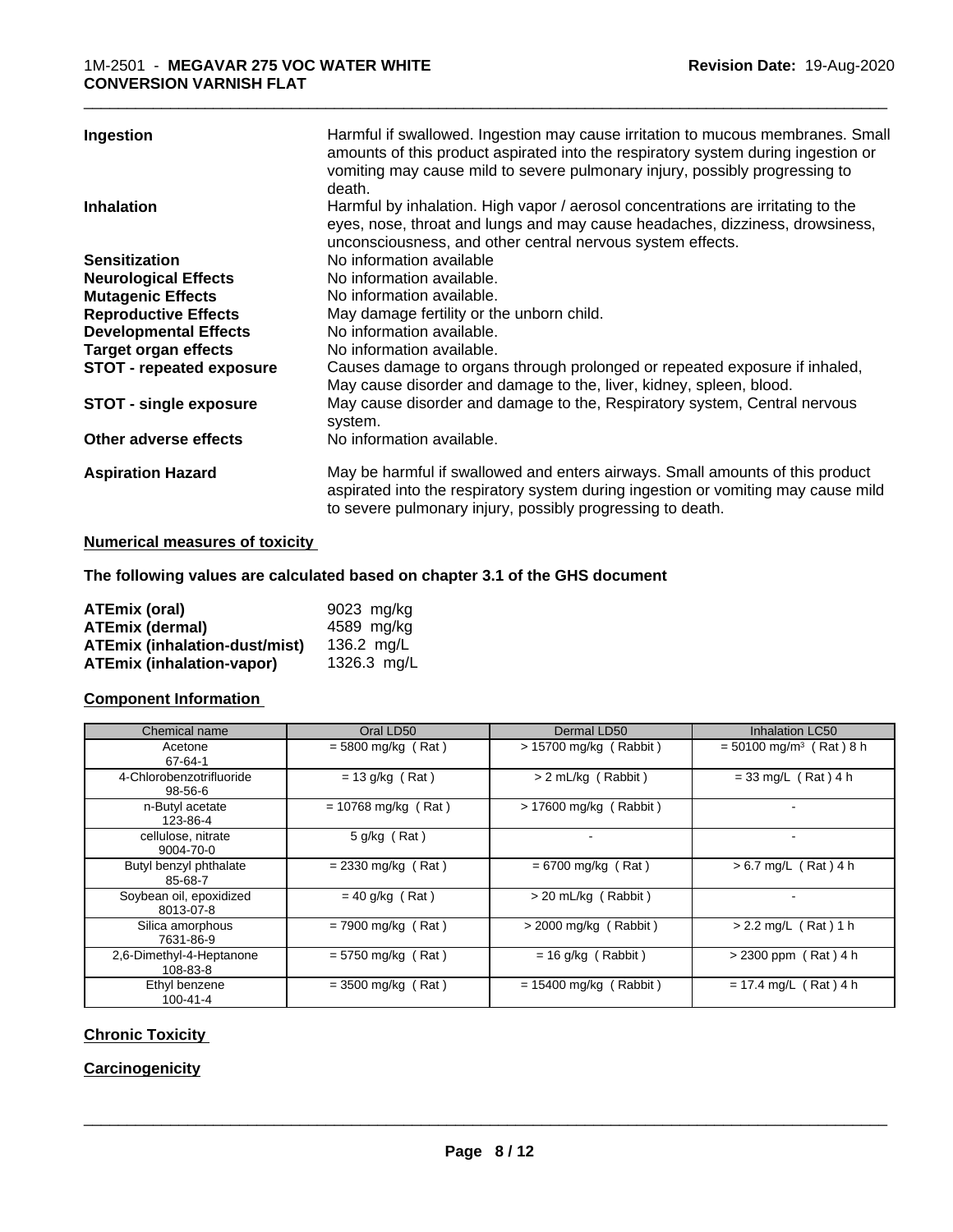*The information below indicateswhether each agency has listed any ingredient as a carcinogen:.*

| <b>Chemical name</b> | <b>IARC</b>               | <b>NTP</b> | OSHA   |
|----------------------|---------------------------|------------|--------|
|                      | .<br>2B<br>Possible Human |            | Listed |
| Ethyl<br>I benzene   | Carcinogen                |            |        |

\_\_\_\_\_\_\_\_\_\_\_\_\_\_\_\_\_\_\_\_\_\_\_\_\_\_\_\_\_\_\_\_\_\_\_\_\_\_\_\_\_\_\_\_\_\_\_\_\_\_\_\_\_\_\_\_\_\_\_\_\_\_\_\_\_\_\_\_\_\_\_\_\_\_\_\_\_\_\_\_\_\_\_\_\_\_\_\_\_\_\_\_\_

#### **Legend**

IARC - International Agency for Research on Cancer NTP - National Toxicity Program OSHA - Occupational Safety & Health Administration

# **12. ECOLOGICAL INFORMATION**

# **Ecotoxicity Effects**

The environmental impact of this product has not been fully investigated.

# **Product Information**

#### **Acute Toxicity to Fish**

No information available

#### **Acute Toxicity to Aquatic Invertebrates**

No information available

#### **Acute Toxicity to Aquatic Plants**

No information available

# **Persistence / Degradability**

No information available.

#### **Bioaccumulation**

There is no data for this product.

# **Mobility in Environmental Media**

No information available.

# **Ozone**

Not applicable

# **Component Information**

# **Acute Toxicity to Fish**

Acetone LC50: 8300 (Bluegill - 96 hr.) mg/L n-Butyl acetate LC50: 18 mg/L (Fathead Minnow - 96 hr.) Ethyl benzene LC50: 12.1 mg/L (Fathead Minnow - 96 hr.)

# **Acute Toxicity to Aquatic Invertebrates**

Acetone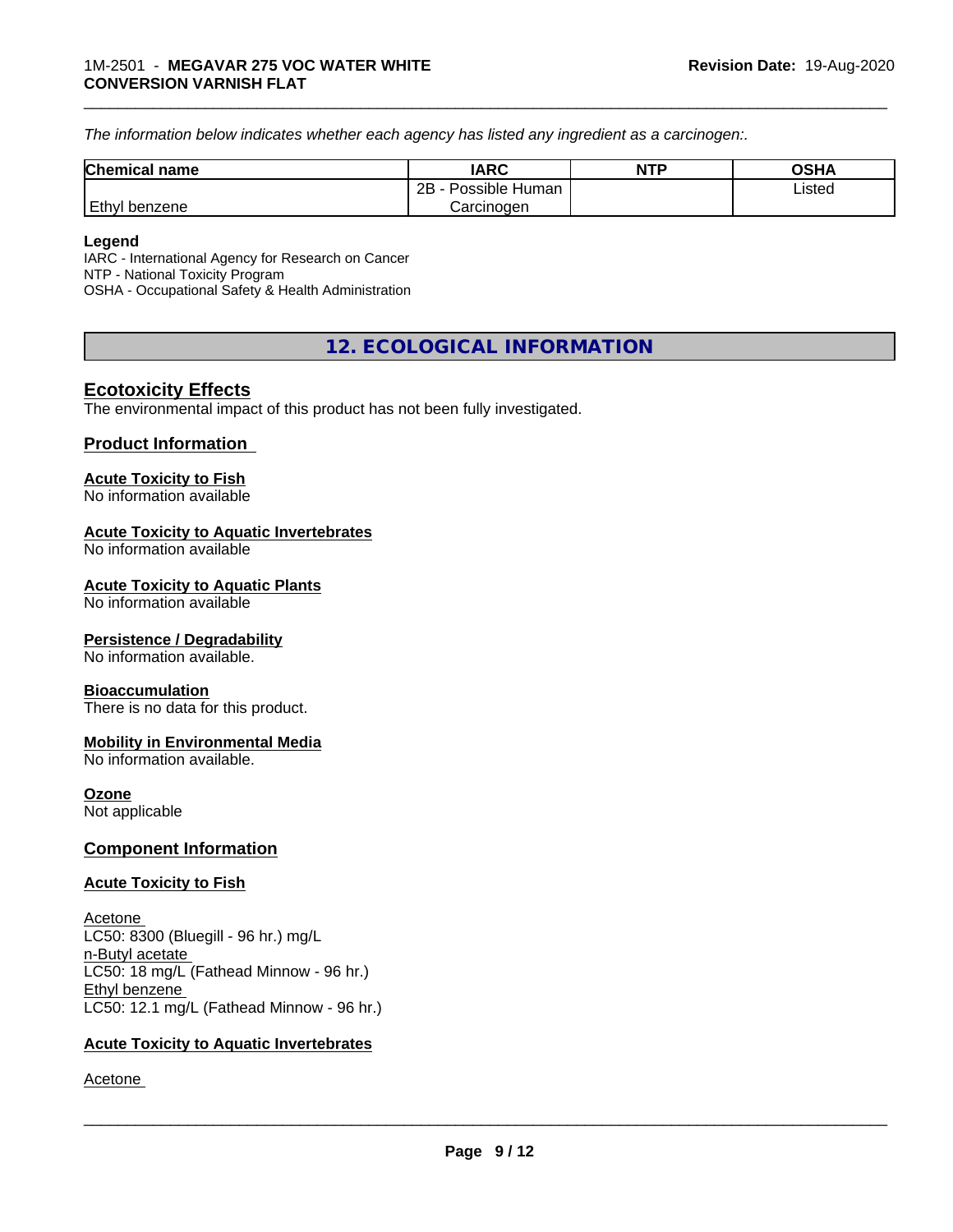EC50: 12600 mg/L (Daphnia magna - 48 hr.) n-Butyl acetate EC50: 72.8 mg/L (Daphnia magna - 48 hr.) Ethyl benzene EC50: 1.8 mg/L (Daphnia magna - 48 hr.)

# **Acute Toxicity to Aquatic Plants**

n-Butyl acetate EC50: 674.7 mg/L (Green algae (Scenedesmus subspicatus), 72 hrs.) Ethyl benzene EC50: 4.6 mg/L (Green algae (Scenedesmus subspicatus), 72 hrs.)

# **13. DISPOSAL CONSIDERATIONS**

\_\_\_\_\_\_\_\_\_\_\_\_\_\_\_\_\_\_\_\_\_\_\_\_\_\_\_\_\_\_\_\_\_\_\_\_\_\_\_\_\_\_\_\_\_\_\_\_\_\_\_\_\_\_\_\_\_\_\_\_\_\_\_\_\_\_\_\_\_\_\_\_\_\_\_\_\_\_\_\_\_\_\_\_\_\_\_\_\_\_\_\_\_

| <b>Waste Disposal Method</b>   | Dispose of in accordance with federal, state, and local regulations. Local<br>requirements may vary, consult your sanitation department or state-designated<br>environmental protection agency for more disposal options. |
|--------------------------------|---------------------------------------------------------------------------------------------------------------------------------------------------------------------------------------------------------------------------|
| <b>Empty Container Warning</b> | Emptied containers may retain product residue. Follow label warnings even after<br>container is emptied. Residual vapors may explode on ignition.                                                                         |

# **14. TRANSPORT INFORMATION**

| DOT<br><b>Proper Shipping Name</b><br><b>Hazard class</b><br>UN-No.<br><b>Packing Group</b><br><b>Description</b> | <b>PAINT</b><br>3<br>UN1263<br>Ш<br>UN1263, PAINT, 3, II |
|-------------------------------------------------------------------------------------------------------------------|----------------------------------------------------------|
| ICAO / IATA                                                                                                       | Contact the preparer for further information.            |
| IMDG / IMO                                                                                                        | Contact the preparer for further information.            |

**15. REGULATORY INFORMATION**

# **International Inventories**

| <b>TSCA: United States</b> | Yes - All components are listed or exempt. |
|----------------------------|--------------------------------------------|
| <b>DSL: Canada</b>         | Yes - All components are listed or exempt. |

# **Federal Regulations**

# **SARA 311/312 hazardous categorization**

| Acute health hazard               | Yes |
|-----------------------------------|-----|
| Chronic Health Hazard             | Yes |
| Fire hazard                       | Yes |
| Sudden release of pressure hazard | Nο  |
| Reactive Hazard                   | N٥  |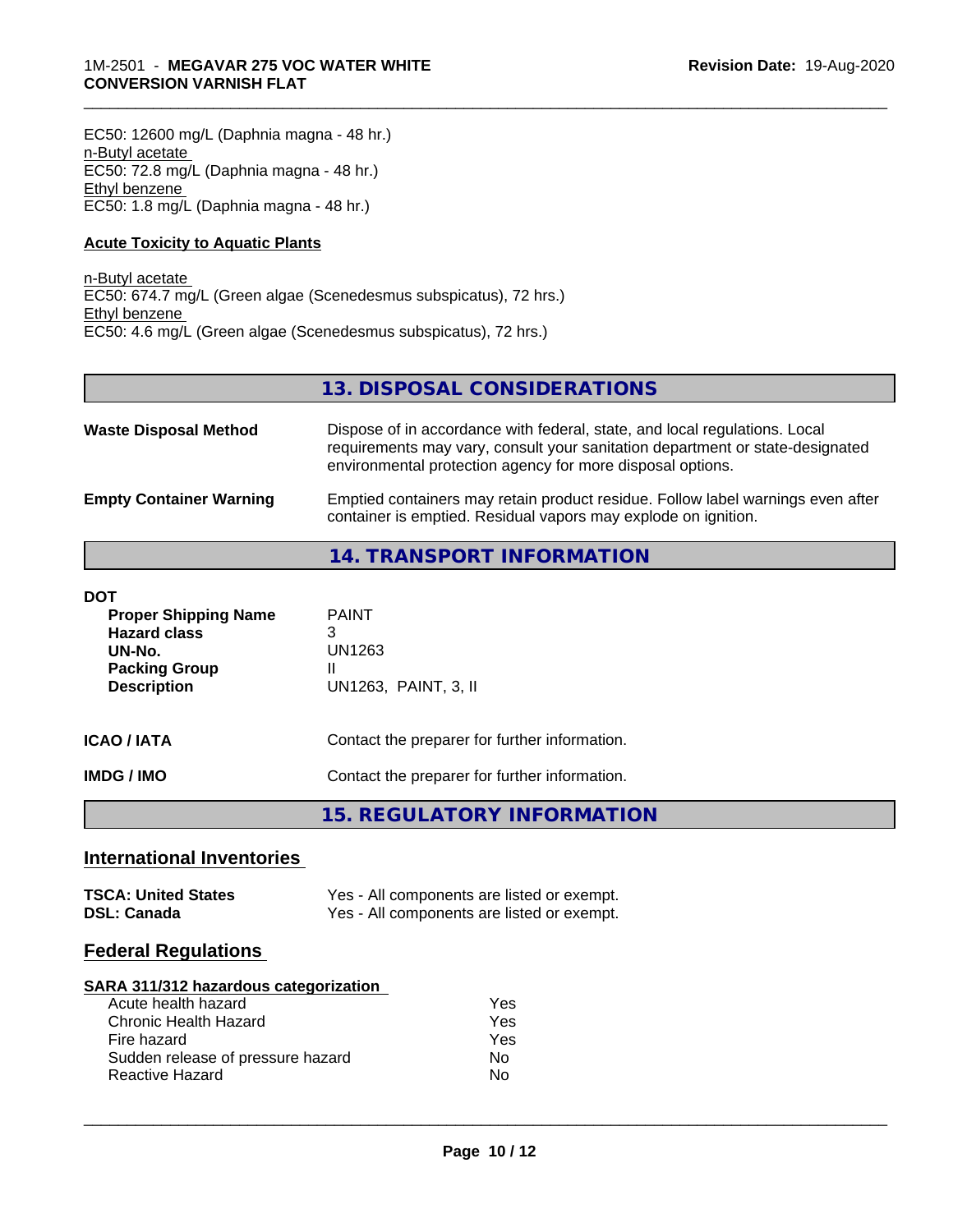# **SARA 313**

Section 313 of Title III of the Superfund Amendments and Reauthorization Act of 1986 (SARA). This product contains a chemical or chemicals which are subject to the reporting requirements of the Act and Title 40 of the Code of Federal Regulations, Part 372:

\_\_\_\_\_\_\_\_\_\_\_\_\_\_\_\_\_\_\_\_\_\_\_\_\_\_\_\_\_\_\_\_\_\_\_\_\_\_\_\_\_\_\_\_\_\_\_\_\_\_\_\_\_\_\_\_\_\_\_\_\_\_\_\_\_\_\_\_\_\_\_\_\_\_\_\_\_\_\_\_\_\_\_\_\_\_\_\_\_\_\_\_\_

| <b>Chemical name</b>                                                                                                    | <b>CAS No.</b> | Weight-%    | <b>CERCLA/SARA 313</b><br>(de minimis concentration) |
|-------------------------------------------------------------------------------------------------------------------------|----------------|-------------|------------------------------------------------------|
| Ethyl benzene                                                                                                           | $100 - 41 - 4$ | $0.1 - 0.5$ | 0.1                                                  |
| Clean Air Act, Section 112 Hazardous Air Pollutants (HAPs) (see 40 CFR 61)<br>This product contains the following HAPs: |                |             |                                                      |
| <b>Chemical name</b>                                                                                                    | CAS No.        | Weight-%    | <b>Hazardous Air Pollutant</b>                       |
| Ethyl benzene                                                                                                           | $100 - 41 - 4$ | $0.1 - 0.5$ | (HAP)<br>Listed                                      |

# **US State Regulations**

# **California Proposition 65**

**A** WARNING: Cancer and Reproductive Harm– www.P65warnings.ca.gov

# **State Right-to-Know**

| <b>Chemical name</b>     | <b>Massachusetts</b> | <b>New Jersey</b> | Pennsylvania |
|--------------------------|----------------------|-------------------|--------------|
| Acetone                  |                      |                   |              |
| 4-Chlorobenzotrifluoride |                      |                   |              |
| n-Butyl acetate          |                      |                   |              |
| cellulose, nitrate       |                      |                   |              |
| Butyl benzyl phthalate   |                      |                   |              |
| Silica amorphous         |                      |                   |              |
| 2,6-Dimethyl-4-Heptanone |                      |                   |              |
| Isopropyl alcohol        |                      |                   |              |

# **Legend**

X - Listed

# **16. OTHER INFORMATION**

**HMIS** - **Health:** 2\* **Flammability:** 3 **Reactivity:** 0 **PPE:** -

 $\overline{\phantom{a}}$  ,  $\overline{\phantom{a}}$  ,  $\overline{\phantom{a}}$  ,  $\overline{\phantom{a}}$  ,  $\overline{\phantom{a}}$  ,  $\overline{\phantom{a}}$  ,  $\overline{\phantom{a}}$  ,  $\overline{\phantom{a}}$  ,  $\overline{\phantom{a}}$  ,  $\overline{\phantom{a}}$  ,  $\overline{\phantom{a}}$  ,  $\overline{\phantom{a}}$  ,  $\overline{\phantom{a}}$  ,  $\overline{\phantom{a}}$  ,  $\overline{\phantom{a}}$  ,  $\overline{\phantom{a}}$ 

**HMIS Legend**

0 - Minimal Hazard

1 - Slight Hazard

2 - Moderate Hazard

3 - Serious Hazard

4 - Severe Hazard

\* - Chronic Hazard

X - Consult your supervisor or S.O.P. for "Special" handling instructions.